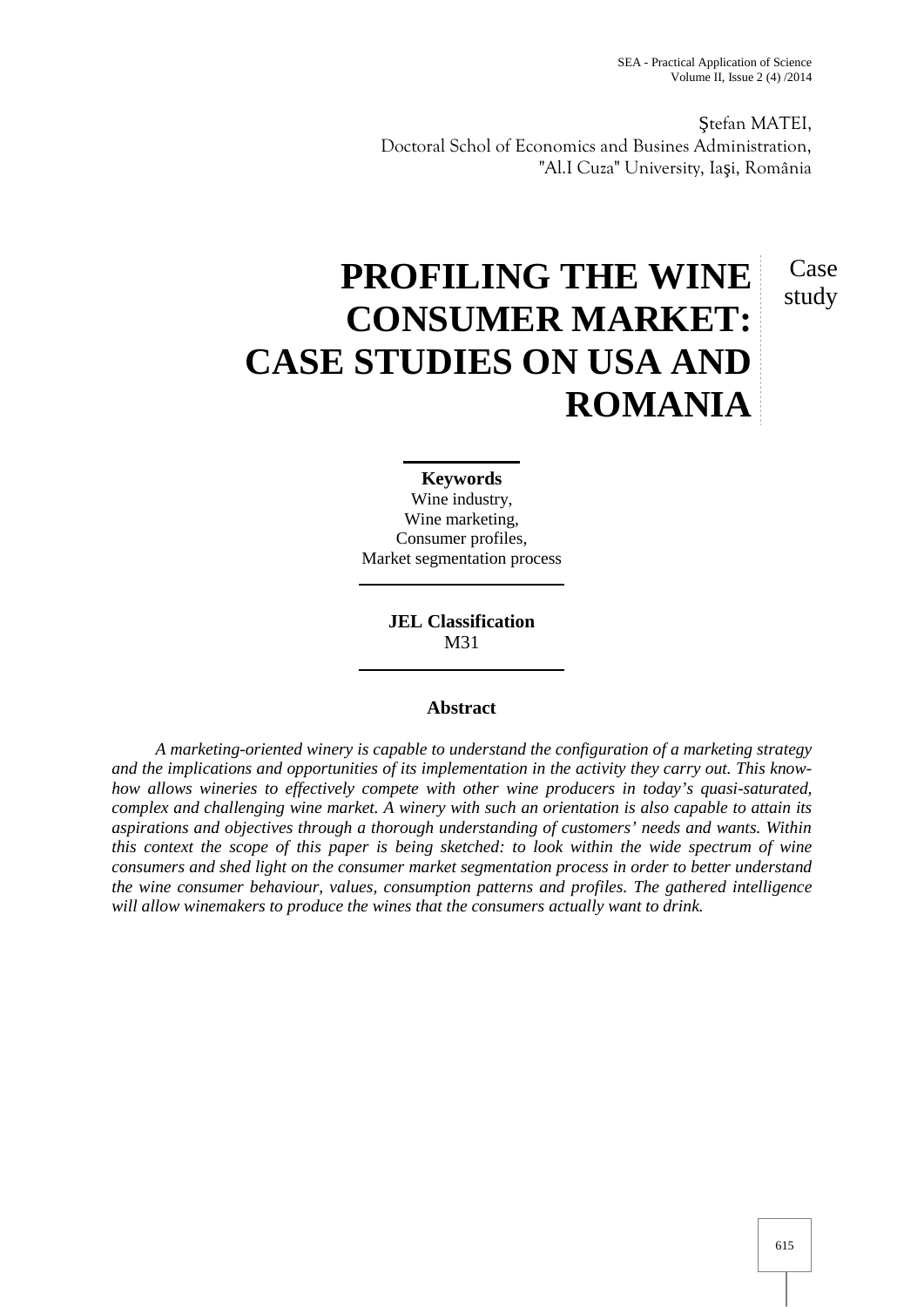## **1. INTRODUCTION**

In the production activity and marketing of wine, the winery (be it a company with thousands of employees, or a micro-enterprise or an entrepreneur with initiative) must adopt and assume the risk of very important decisions related to sales volume, price sensitivity, the perception of the brand, promoting its wine for sale etc. (all the elements of the marketing mix). In these circumstances, it is extremely important for wine producers to understand the configuration of a marketing strategy and the implications and opportunities involved in its implementation in the activity they perform.

If wine marketing was the least explored, at least in recent decades, we cannot say the same about the wine industry market segments, and this can be attributed to major concerns over which the wine producer directed all his attention, namely product. Given the orientation to product of the wine producers, less attention or not at all has been consumption: paid until recently to the wine market and consumer's behaviour and features. Only in recent decades the research has drawn attention to the wine market segmentation and the consumers' of wine behaviour.

The scope of this paper is to look within the wide spectrum of wine consumers and shed light on the consumer market segmentation process in order to better understand the wine consumer behaviour, values, consumption patterns and profiles. The gathered intelligence will allow winemakers to produce the wines that the consumers actually want to drink.

## **2. THEORETICAL ASPECTS REGARDING THE MARKET SEGMENTATION PROCESS**

Identifying the customer's segments in the wine industry is a recent concern of academic circles and business environment, compared to the long history that the product itself has, the wine. The slow approach to research and practice in marketing of wine as a whole and in the study of market segments in the wine industry, in particular, can be attributed to major concerns over which the wine producer turned his full attention, namely the product. Given the orientation of the wine producers to the product, less attention, if any, has been paid until recently, to the wine market and to consumer's behaviour and features. Only in recent decades, the research has had to attention the wine market segmentation and the behaviour of wine consumers.

The determination of tools of a certain promotional strategy is taking into account the peculiarities of the market segment to which the product is targeted. Bruhn (1999) calls these categories of consumers "groups-purpose "and defines them as" the communication receptors of an advertising message by the advertising of a

business" (Bruhn, 1999, p. 223). He also makes a distinction between scope groups and market segments. If the last ones refer to current and potential customers of a company, whether individuals or households, the scope groups also contain other stakeholders that can exert influence on the decisions of buyers.

Market segmentation knows a long history in specialty literature, which is best described in the work of Wyner (2002). We do not intend to make an incursion into the history, but rather the applicability of the concepts in the wine industry. In identifying categories of consumers, a company (vine) may consider the following descriptive features: a) socio-demographic characteristics: age, income, profession, sex, education, social status, marital status etc..; b) psychological characteristics: lifestyle, conceptions, affinity for a certain type of music or film, values, concerns etc  $\cdot$ ; c) characteristics related to the frequency of wine consumption: recreational consumption, experimental, occasioned by travels, etc.; d) buying criteria: price or brand awareness, brand loyalty, attraction to the advertising campaign, etc. In this context, packaging is very important, but the content is definitive and he is the one who gives the final grade to product and the service (Ioan et al., 2014, 2013a, 2013b).

The segmentation that is made by a marketing company can bring numerous benefits. Dodd and Bigotti (1997) capture the benefits of market segmentation, few of them referring to: decrease costs, increase efficiency in the implementation of promotion policy of the company etc. But not all costs decrease for a company that applies the segmentation procedure. To serve certain market segments or a certain category of consumers, companies make additional efforts in manufacturing, research or promotion of products. Hall and Winchester (2000a, 2000b) closely investigate the profitability brought by the segmentation process but outline the importance of knowing the patterns of consumption (repetitive consumption). Thus the behavioural segmentation of the market (Kotler and Armstrong proposed, 1996) can prove highly useful and can be a starting point for more detailed studies. Thus appears inevitably the question: to segment or not to segment the market in the case wine industry? Bruwer et al. (2001) states that there is no homogeneous single market, it is "fictitious" and this especially applies in the case of wine market.

## **3. CREATING CONSUMER PROFILES ON THE WINE MARKET**

McKinna (1987) was among the first researchers who analyzed the applicability of the wine market segmentation process. McKinna (1987) identified four market segments with an exploratory qualitative study which is based on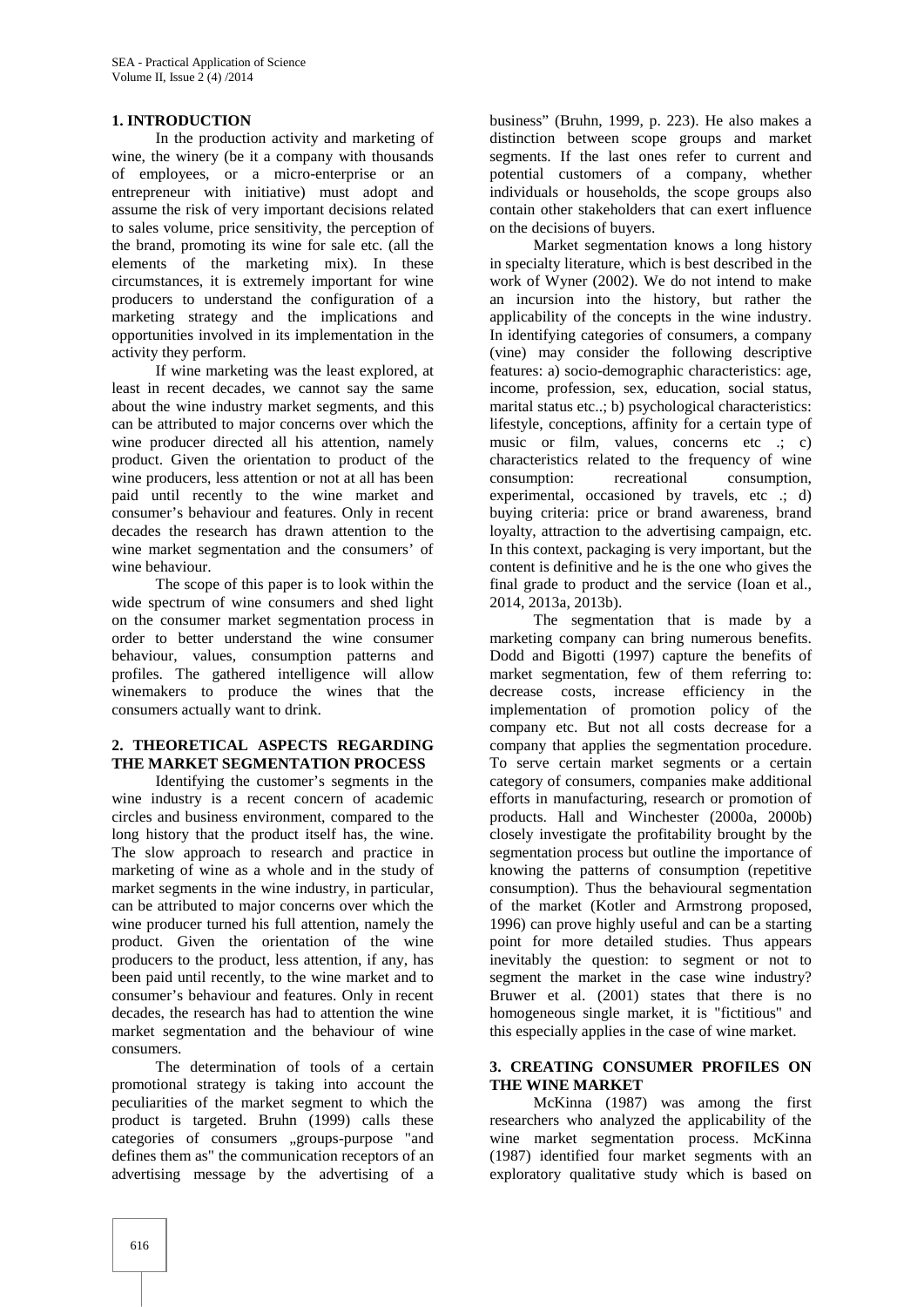expectations regarding the product and risk aversion (see also Hall and Winchester, 2000b and Spawton 1991). Thus, the process allowed the identification of four categories of consumers of wine: connoisseurs, aspirants, consumers of alcoholic beverages (including wine) and new wines consumers. Spawton (1991) use as a starting point McKinna's study (1987) and perform the market segmentation into four main categories of customers, identifying their corresponding proportions. Thus three of them are found in the above mentioned work: connoisseurs (25%), aspirants (51%) and consumers of wines (10%), while the fourth category includes consumers of wine in bulk (14%).

Hall and Winchester (2000b) tested empirically the study conducted by Spawton (1991) on the procedure of segmentation into four groups. The two empirically prove the existence of three of the four categories of consumers, i.e. connoisseurs, aspirants and consumers of alcoholic beverages (including wine). Although they could not confirm the existence of the fourth category of consumers surprised by Spawton (1991), the two researchers have managed to identify a consumer segment oriented to fun: these are young people who are used to go out and who consume wine occasionally as an assortment of alcoholic beverage.

Bruwer et al. (2001) conducted market segmentation by addressing the lifestyle (lifestyle segmentation approach) on a sample of wine consumers in Australia, on the grounds that "lifestyle is the way that consumers correlate products with a certain social status that they relate to". Their study was conducted by analyzing the situations in which takes place the consumption of wine, the manner of wine purchasing, quality and sought attributes, consumer habits and consequences of the consumption of wine. As a result, we identified 16 dimensions of analysis and grouping together we have racked up five segments. These are: sociable wine consumers and oriented with a tendency towards fun (eng., Enjoyment-oriented social wine drinkers); wine consumers oriented towards fashion and image (eng., Fashion, image-oriented wine drinkers), an enthusiastic consumer's ritual obvious (rom., ritual oriented conspicuous wine enthusiasts), discrete and consistent premium consumers (eng., purposeful inconspicuous premium wine drinkers) and basic consumers (eng., basic wine drinkers). Each segment captures a unique profile and between them there are differences related to the amount of wine consumed per week, amount of money spent per month with the purchase of wine and the average amount spent on a bottle of wine.

Bruwer and Li (2007) use a similar approach, i.e. "lifestyle associated with wine" (Wine-Related Lifestyle) and starting from the identification of the 13 sub-dimensions descriptive, they segment the market of wine consumers in five main categories:

the conservative and knowledgeable consumer (eng., conservative, knowledgeable wine Drinkers) representing 19.2% of the market, the sociable consumer oriented towards fun (eng., Enjoyment oriented, Social wine Drinkers) by 16.2%, the average consumer of wine (eng. , Basic Wine Drinkers) 23.5%, the mature and patient consumer (eng., Mature, Time-Rich Wine Drinkers) by 18.2% and the professional and young consumer (eng., Young professional Wine Drinkers) with a share of 22.9% on the market.

Constellation Brands is a manufacturer and international marketer of beer, wine and spirits with operational points in the USA, Canada, Mexico, New Zealand and Italy. This company has taken the pulse of the wine consumer market in the past 10 years through Genome Project in 2014, thereby creating a detailed mosaic of the wine market that allows a deeper understanding of the motivations, attitudes and behaviours that describe today's wine consumers. The study entitled "Genome Project, The Evolution of the Wine Consumer" (Constellation Brands, 2014) divides consumers into six distinct segments.

The study conducted by Constellation Brands has behind more than 100 questions to a sample of 4,000 consumers in the United States and 2946 consumers in Canada who buy and consume wine at least once every three months. A first version of this study was carried out in 2004 and has identified the following six consumer segments: Enthusiastic, Image Seeker, the Consumer Overwhelmed, the skilled Buyer, the Traditionalist and the pleased taster. If the first three segments remained unchanged, these being found in the study undertaken ten years later, the other three segments of consumers have suffered changes and / or migrations, mainly due to market developments (a new generation, Millennials (Generation Y), entered the market, there has been the proliferation of mobile applications and social media, etc.) and improving the company's strategy analysis (which includes a wide range of prices, a larger sample of people, a larger number of questions etc.). The three new segments identified in the survey account for more than half of public drunkard in the United States and Canada.

Finally, Constellation Brands has identified the following six categories of wine consumers, specific to the current context of 2014 (see Figure 1): enthusiastic, loyal consumer or daily, the price influenced consumer, the new comer consumer, the image consumer and consumers overwhelmed.

The enthusiast is someone passionate about wine and consumes more premium products, but he is also consuming beer, bourbon and single malt whiskey (in about the same measure). He holds in his personal bar about 30 bottles of wine and he consumes per month an average of 12 glasses of wine. He is willing to give a larger sum of money for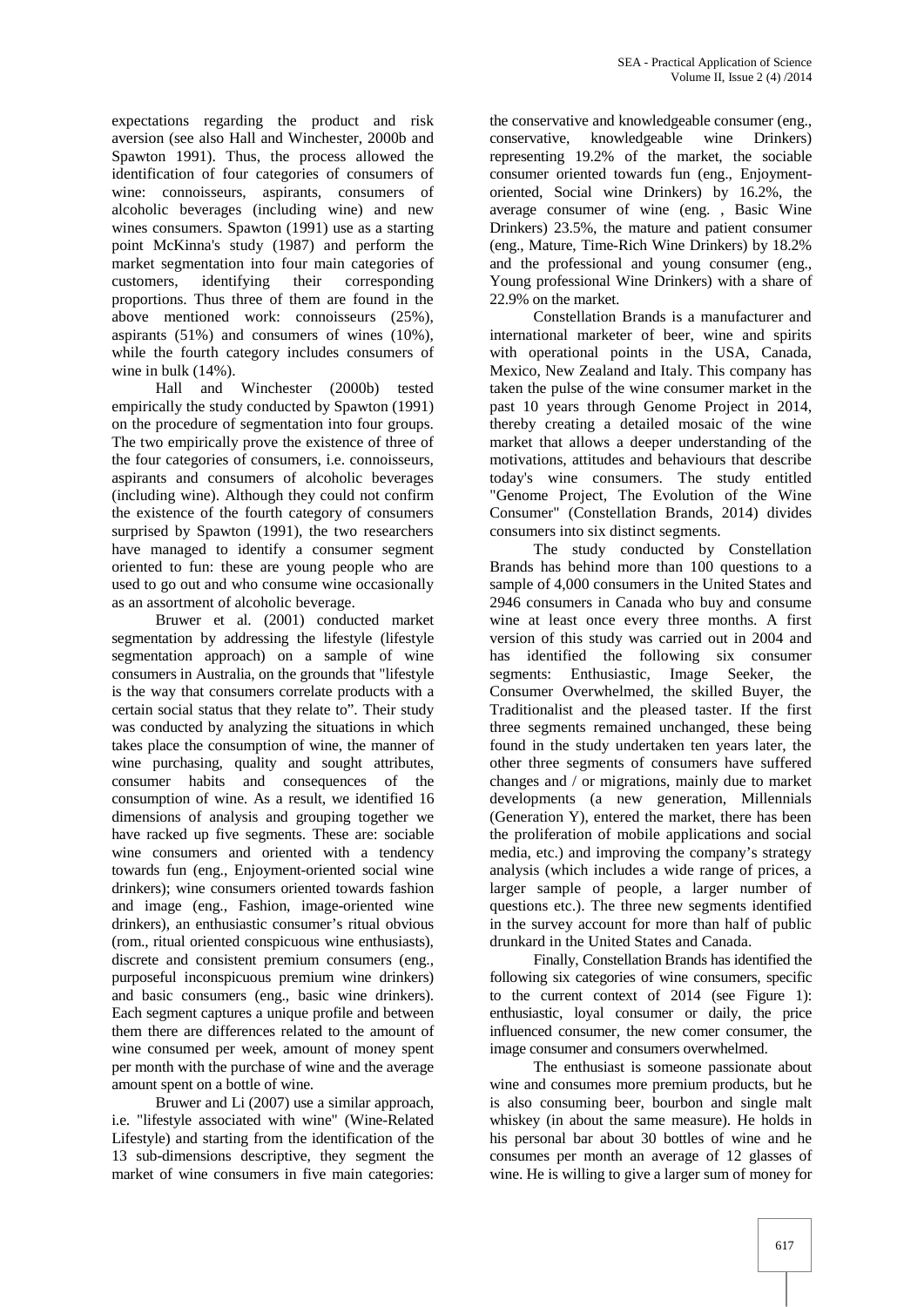a bottle of wine, given the passion he has for this drink and what it represents. When the enthusiast spends more than \$ 13 on a bottle of wine, he is motivated by the descriptive characteristics of the product purchased; he is backed by experience gained over time. The same amount of money a consumer spends from the segment of newcomers, but these are motivated not by the characteristics of the product ("as the product?") but by what this represents and social interaction implied ("who use the product?" or "who buys the product?"). If ten years ago this area was predominantly male, currently it is divided equally between the sexes. The acquisition process is not difficult for enthusiasts (such as, for example, consumers overwhelmed), since they have rich knowledge on viticulture.

The loyal consumer tends to lean a little to the female gender, 52% of consumers are women. Also, this segment occupies more than 20% of all wine consumers analyzed and provides more than 22% of the total amount of profit rise of trade in wine. Wine consumption for this person is a routine and tends to choose brands to show their loyalty, as proof being the highest weight that has wine consumption (44%) in the total consumption of alcoholic beverages of this person. The loyal consumer displays the highest frequency of wine consumption among all consumer segments, with 13 glasses of wine per month. Wine bottles turnover of this segment is high, preferring consumption at the expense of collection (a stock of 10 bottles in the bar, compared to enthusiastic holding 30 bottles in bar staff).

The price Influenced consumer is probably the newest segment identified in the study, representing more than 21% of the wine consuming public. This segment consists primarily of females (59%) and is part of a family where the average income of the household is the lowest compared to other consumer categories (\$ 63,000). The estimated monthly wine consumption is above average 10 drinks per month, but the wine purchased is a cheaper one, being willing to spend just \$ 8 per bottle (the lowest price compared to other segments of buyers).

The newcomer consumer is the youngest wine consumer in the segment, this being usually male (only 38% of these customers are female) and has an average age of 36 years. The segment in question arose as a result of population changes, they are likely to recognize that they are a new group and are willing to learn more. They are also captivated by advances in technology and often use smart phones, tablets and other portable devices (through which sometimes they purchase wine). Because it is new in the industry and does not have much knowledge regarding wine, wine consumption share in the total of alcoholic beverages consumption is less than 24%, the same extent as consumer and

imaging seeker (for wine consumption is just a "business card").

The image consumer, first identified in the study conducted in 2005, is present today in the analysis carried out by Constellation Brands. This segment consists primarily of men (63%) and represents approximately 18% of wine consumers. The image consumer is the one that brings the most profit to the wine company, the purchases made by him lead to more than a quarter (26%) of the total profit of the firm. Coming from a wealthy family, with above-average income  $(\text{\$ }91,000)$  he can afford to purchase more expensive wines (on average \$ 12 per bottle), but he doesn't make it for the intrinsic wine attributes (as evidenced by reduced monthly consumption, only 7 drinks per month), but to satisfy a need for the image, to be associated with a high social status (10 bottles of wine that is always available to them, for displaying to the public).

The overwhelmed consumer forms a segment of consumers predominantly female (67%) that has remained constant over the last ten years of analysis (this being found in the 2004 study, but also in the one conducted in the 2014) and which has not changed attitudes and behaviours during this period. In general, they tend to say that wine is a very complex product and its acquisition is an overwhelming task (needing more information at point of sale), although it represents about 19% of all wine consumers. Not being a knowledgeable consumer of this product he is not willing to spend too much on a bottle of wine (about \$ 9 on average per bottle), relatively low consumption (7 drinks per month) and he is not interested to keep in his own bar more than four bottles. Constellation Brands sees in the category classified as "overwhelmed" the best opportunity to increase wine sales.

In terms of promotion policy, a company may find this study useful as knowing the peculiarities of consumer segments and demographic profiles described by Constellation Brands, can adapt the promotional tools knowingly to reach each segment.

In Romania, the company Shortcut Research, a company that deals with the qualitative research among consumers to gather information useful in developing communication campaigns, products or steering decisions of a company, launched in 2012, a study entitled "Winesphere middle class - a study on culture, consumption the perception of wine in the segment of 25-45 years." This study draws a portrait of the target group in terms of lifestyle, consumption habits, attitudes and modes of perception of wine (see Figure 2). The impetus for researchers to carry out such a study was given by the nature of the wine market, one of the most competitive markets due to the existence of a multitude of products, and the need to know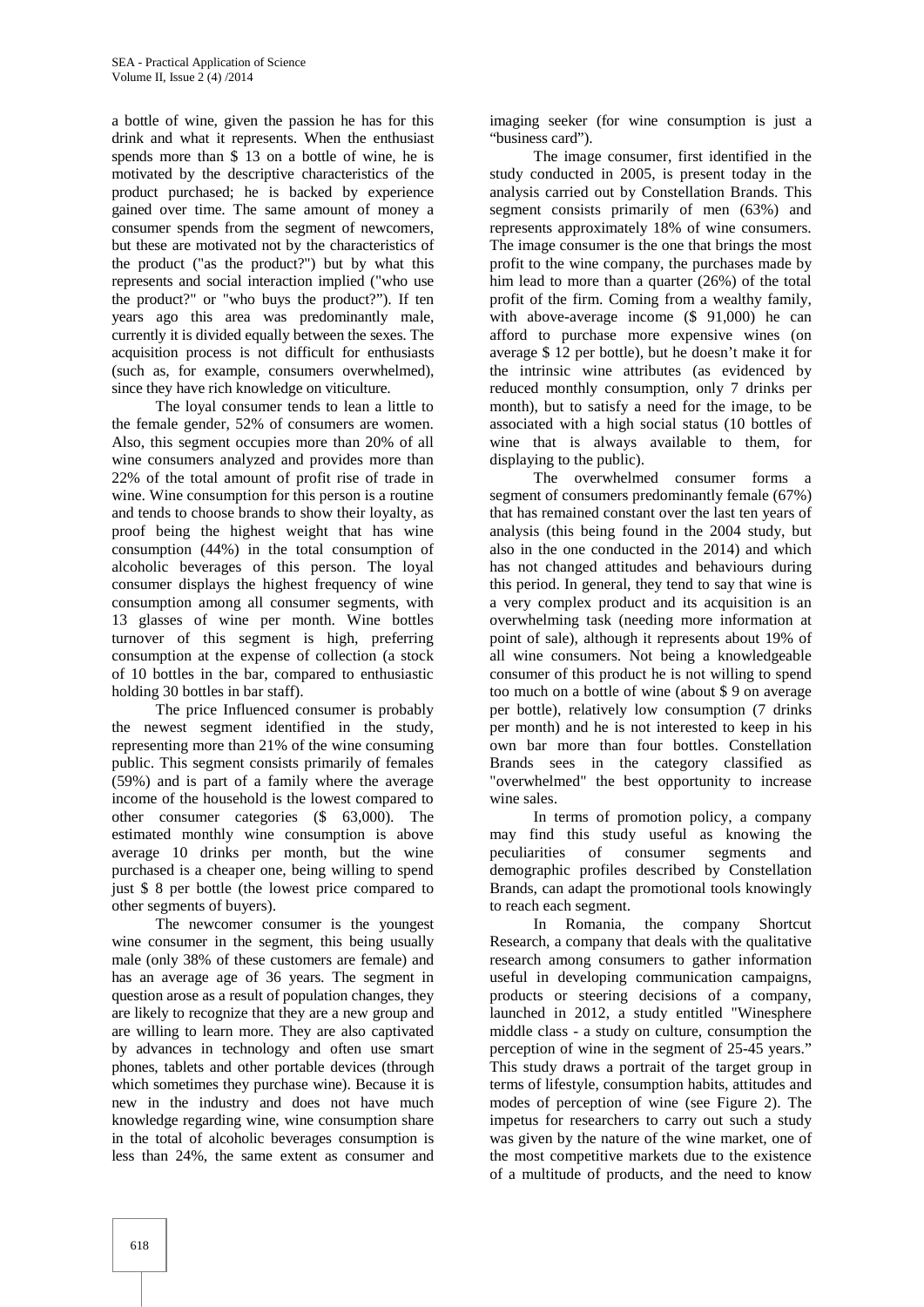the wine customer's profile in the segment mentioned above (Dobre, 2012).

The main results of the study refer to the interest of the segment analyzed for personal cultivation, a refined lifestyle, maturing tastes and consumption decisions. Starting from a socio demographic and psycho-graphic target audience, the researchers at the Shortcut Research succeed to study in depth the subjective appreciation of the place the wine occupies in the life of consumers in the 25-45 years segment and the way in which this distinguishes from other alcoholic beverages. The study also takes into account the consumption of wine in the city and in the private sector, on what channels is done the purchasing of the wine product, the habits associated with wine and which is the frequency of wine consumption. Due to the implementation of this review, shortcut Research has identified the following segments of consumers: The experimenters, status seekers, Conservatives connoisseurs, the *ordinary drinkers* and the cultivated hedonists.

Starting from the market study conducted by the ShortCUT Research regarding the wine consumers' typologies in Romania, the blogger Cristi Manafu (2012) conducted a strategic projection with platforms and online environments that these consumers attend and towards which they manifest a certain affinity.

For *status seekers*, given the fact that wine is a flagship position in society, they are keen to have as many gadgets that allow them to express themselves and show their social status (the real one or the one that would like to be perceived). *The cultivated hedonists* are those wine consumers for who matters the harmony and socialization, these being more interested in drinking wine with good company and to capture moments. *The conservative connoisseur* has the basic means of communication and information, but he does not fully master it relying more on personal experience. *Experimenters* need relevant information to purchase a wine, which is why they are looking for either online or request them from friends. *An ordinary drinker* is regardless of how often he consumes or the wine image, as long as it is an alcoholic beverage; he is easily influenced by what he sees on television or read in the online newspapers.

The findings above reveal who is the target audience, which is the profile and which are the main areas of interest as well as the environments in which they can be achieved. Thus a vine company may adjust its promotional tools to reach each category of consumers and thus to determine them to buy the product.

#### **4. CONCLUSIONS**

Wine is a complex commodity, almost enigmatic. Precisely from the product's complexity derives the high degree of sophistication of research in wine domain and also the novelty of the formalities made. In this context, wine marketing can be very effective for a winery and can help it compete effectively in a somewhat saturated wine market. The promotion activity can be quite expensive for a company, but when it is done properly, the return on the investment can be very high. The challenge that these raise, consists in the increased difficulty of measuring efficiency of special promotional strategy, and this especially when market conditions are constantly changing and wine companies are forced to adapt and reinvent themselves considering the promotion strategies adopted.

## **Acknowledgements**

This work was co-financed from the European Social Fund through the Sectoral Operational Programme Human Resources Development 2007- 2013, project number POSDRU/159/1.5/S/134197 "Performance and excellence in doctoral and postdoctoral research in Romanian economics science domain".

## **Bibliography**

- [1] Bruhn, M. (1999), *Marketing,* Editura Economic, Ia i.
- [2] Bruwer, J., Li, E. (2007), "Wine-Related Lifestyle (WRL) Market Segmentation: Demographic and Behavioural Factors", *Journal of Wine Research*, 18(1), pp. 19-34.
- [3] Bruwer, J., Li, E., Reid, M. (2001), "Winerelated lifestyle segmentation of the Australian domestic wine market", *Australia New Zealand Wine Industry Journal*, 16, pp. 104- 108.
- [4] Constellation Brands (2014), *Project Genome, The Evolution of the Wine Consumer,* material video disponibil la adresa http://brandcenter.cbrands.com/SearchList/ind ex.html?item= CA-ECM2150405
- [5] Dobre, M. (2012), "Vinosfera clasei de mijloc - Un studiu despre cultura, consumul i percep ia vinului", articol publicat on-line i disponibil la adresa http://www.cioconference.ro/ articol/vinosfera-clasei-de-mijloc-un-studiu despre-cultura-consumul-%C8%99i percep%C8%9Bia-vinului.
- [6] Dodd, T., Bigotte, V. (1997), "Perceptual differences among visitor groups to wineries", *Journal of Travel Research*, 35(3), pp. 46-51.
- [7] Hall, J., Winchester, M.  $(2000a)$ , "What's really driving wine consumers?", *Australia New Zealand Wine Journal*, 20(5), pp. 68-72.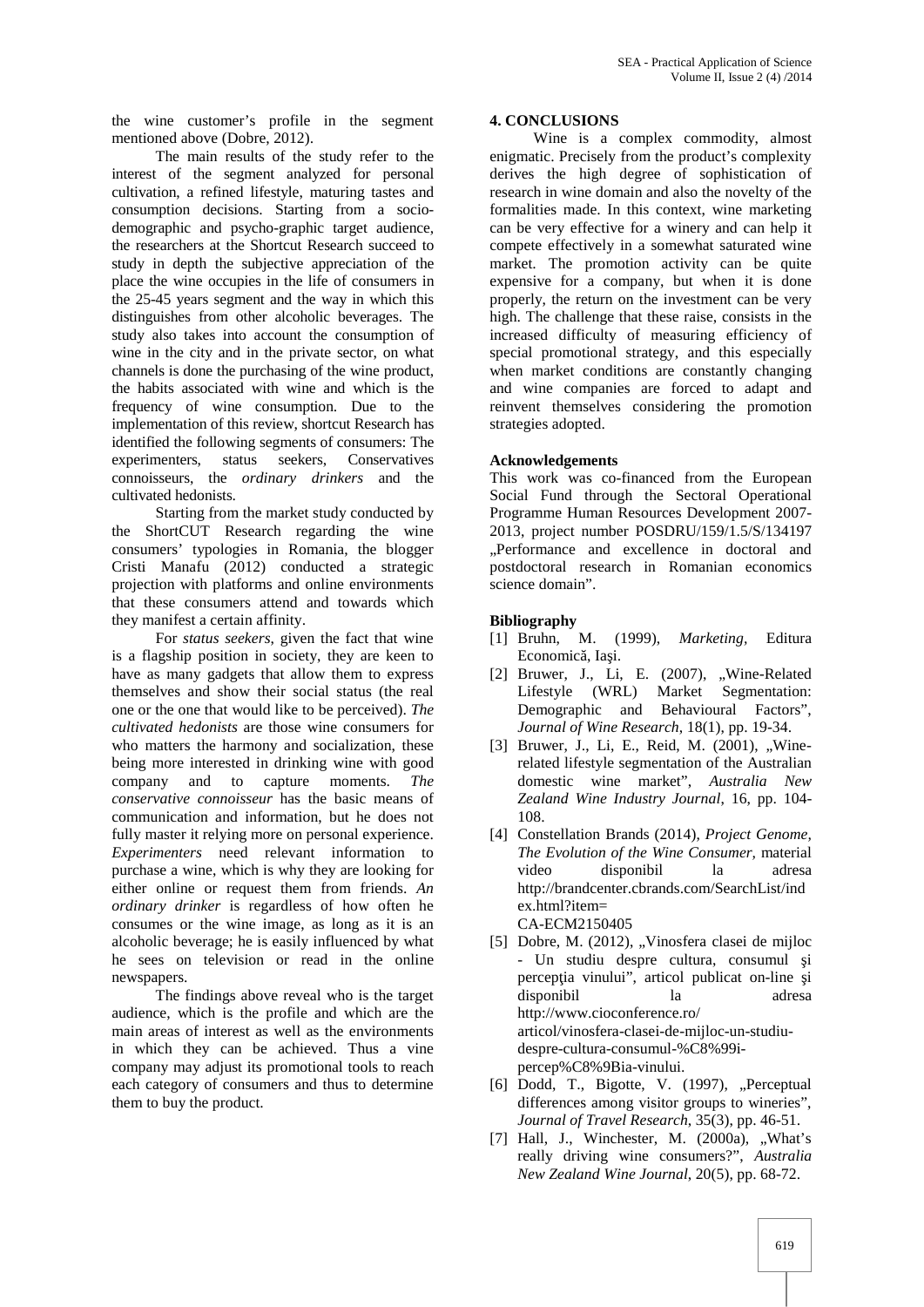- [8] Hall, J., Winchester, M.  $(2000b)$ , "Focus on your customer through segmentation", *Australia New Zealand Wine Industry Journal*, 15, pp. 93-96.
- [9] Ioan C.AM., Luca, F.Al., Sasu, C., (2014), *Marketingul personal în mediul online – dezvoltarea brandului prin intermediul*  $r$ etelelor de socializare, Intercultural, Vol XVI, nr.1 (30), pp. 102-115
- [10]Ioan C.AM., Luca, F.Al., Sasu, C., (2013a) *Personal Brand – From Theory To Practice In Contemporary Society. Literature Review*, Management Intercultural, Volumul XV, Nr. 3 (29), pp. 165-170
- [11]Ioan C.AM., Luca, F.Al., Sasu, C, (2013b), *The Specificity Of Personal Brand. Literature Review*, Management Intercultural, Volumul XV, Nr. 3 (29), pp. 171-182.
- [12]Kotler, P., Armstrong, G. (1996), *Principles of Marketing*, edi ia a 7a, London: Prentice-Hall.
- [13] Manafu, C.  $(2012)$ , "Este Internetul o platforma de comunicare pentru vinuri?" articol publicat on-line i disponibil la adresa http://www.manafu.ro/2012/10/este-internetul o-platforma-de-comunicare-pentru-vinuri/.
- [14]McKinna, D. (1987), "Developing marketing strategies for wines", Paper presented at the *Grapes and Wine - The Business End*, Melbourne, Australia.
- $[15]$ Spawton, T. (1991), "Marketing planning for wine", *European Journal of Marketing*, 25(3), pp. 6-48.
- $[16]$ Wyner, G.A.  $(2002)$ , "Segmentation architecture", *Marketing Management*, 11(2), pp. 6-7.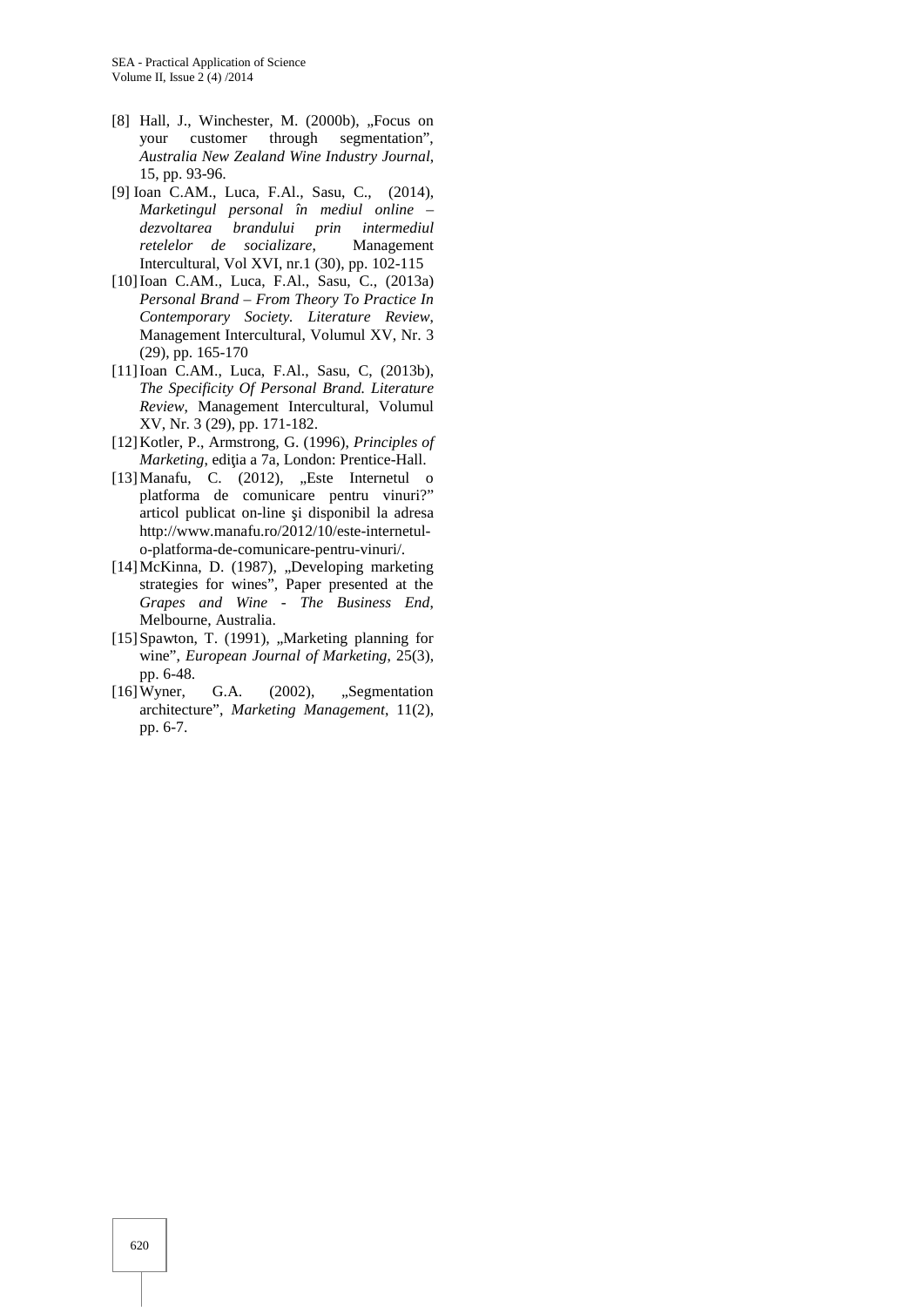

**Figure 1 Categories of wine consumers in the USA and their profile** *Source: own realization using Constellation Brands data (2014*)



**Figure 2 categories of consumers of wine in Romania and their profile** *Source: own realization using the Shortcut Research model (2012*)